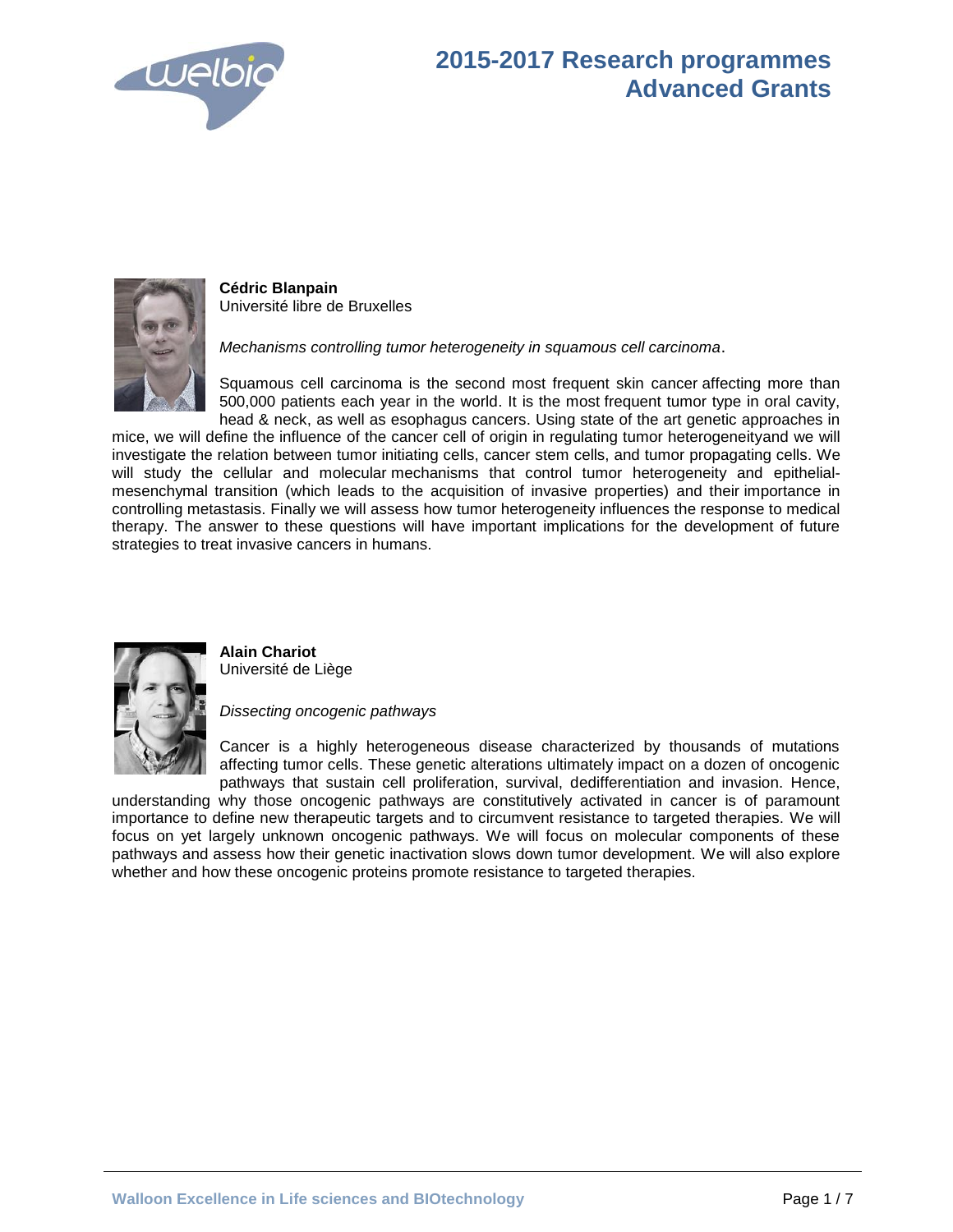



**Jean-François Collet**  Université catholique de Louvain

*Discovering the molecular mechanisms involved in the protection of the bacterial cell envelope from stress: a step towards the design of new antimicrobial drugs.*

Gram-negative bacteria are surrounded by a complex cell envelope, a barrier essential for cell shape and growth. Proteins important for its integrity are attractive targets for new antibiotics. However, developing new drugs targeting the envelope requires a deep understanding of the biology of this cellular compartment. Over the last 10 years, our laboratory has made important contributions to the unraveling of the pathways involved in the assembly and protection of the envelope. We want to understand the molecular details of stress-sensing mechanisms that allow bacteria to monitor envelope integrity. Our work will contribute to the development of new antibiotics which are urgently required as new bacterial strains, resistant to current antibiotics, emerge.



**Alban de Kerchove d'Exaerde** Université libre de Bruxelles

*Genetic Identification of the neural circuits involved in Attention deficit/ Hyperactivity disorders (ADHD).*

Attention-deficit/hyperactivity disorder (ADHD) is a chronic condition that affects millions of children and often persists into adulthood. Symptoms include difficulty staying focused,

lack of inhibitory control and hyperactivity. The origin and pathophysiology of ADHD remain largely unkown. The pharmacotherapeutics of ADHD are essentially based on the administration of psychostimulants. These drugs which normally stimulate arousal in healthy individuals, have opposite calming effects in ADHD patients. Importantly, the neural mechanisms underlying these paradoxical alleviating effects are poorly understood limiting new strategies to improve therapeutic efficiency.

We will study the neural circuits involved in ADHD and in the mechanisms of action of psychostimulants. We aim at identifying functional circuits responsible of ADHD and involved in the calming effect of psychostimulants. Our work should contribute to the understanding of the pathophysiology of ADHD and identify new, better targeted, therapeutic approaches, avoiding the side effects associated to psychostimulants (growth impairment, addiction, psychosis).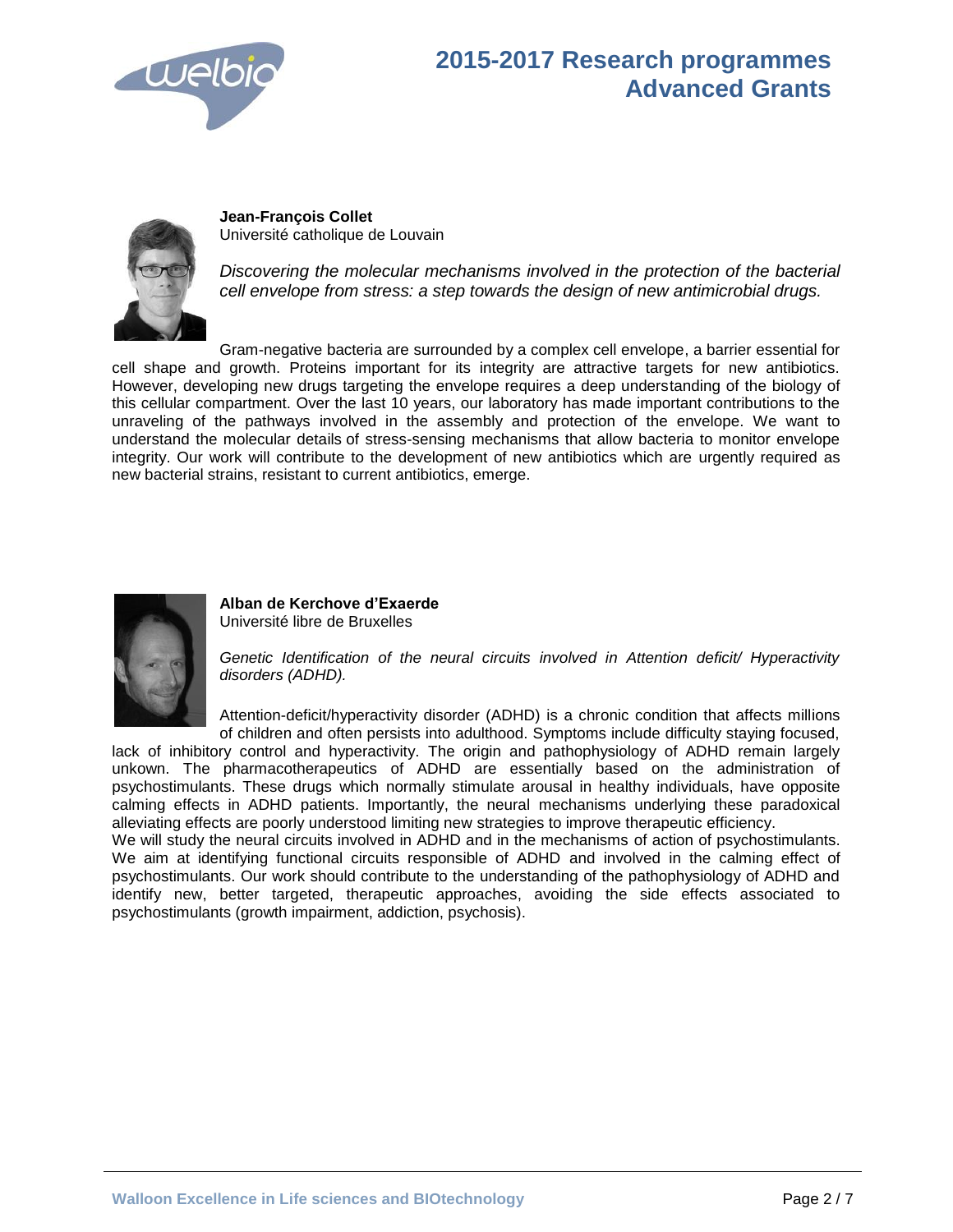



**Yves Dufrêne** Université catholique de Louvain

*Staphylococcus aureus biofilms: understanding bacterial adhesion and developing new anti-adhesion strategies.*

*Staphylococcus aureus* is an important bacterial pathogen which is a leading cause of biofilm-associated infections on indwelling medical devices. Biofilm infections are difficult

to eradicate because many cells within the biofilm are dormant and resistant to multiple antibiotics (*e.g.* methicillin-resistant *S. aureus* strains). Our goal is to answer the following questions: what are the molecular mechanisms underlying biofilm formation by *S. aureus*? How can we optimise the use of antiadhesion compounds to inhibit biofilm formation? To this end, we will use a new tool from nanotechnology, *i.e.* the atomic force microscope, combined to microbiology methods. The results will pave the way to the discovery of a new anti-adhesion therapies targeting biofilms, as a complement to antibiotics.



**Decio L. Eizirik** Université libre de Bruxelles

*Beta cell splicing signature of diabetes.*

Most eukaryotic genes are composed of multiple coding regions (exons) interrupted by non-coding regions (introns). To transform the pre-mRNA into a mature mRNA, introns must be removed and exons ligated. This is called splicing. Many genes exhibit alternative

splicing , which occurs only at the level of a selection of specific intron-exon boundaries. Alternative splicing affects more than 95 % of human genes. Recent findings by our group indicate that splicing is modified in pancreatic beta cells in the early stages of type 1 diabetes, an autoimmune disease where the immune system "goes wrong" and starts attacking the insulin-producing beta cells.

We will use advanced bioinformatics and molecular biology techniques to define the regulatory splicing networks that modulate beta cell alternative splicing under basal and inflammatory conditions. We will characterize inflammation-induced splice variants as beta cell biomarkers or as modulators of cell survival. We will develop novel approaches to modulate alternative splicing in pancreatic beta cells, with the aim to prevent their destruction in early diabetes.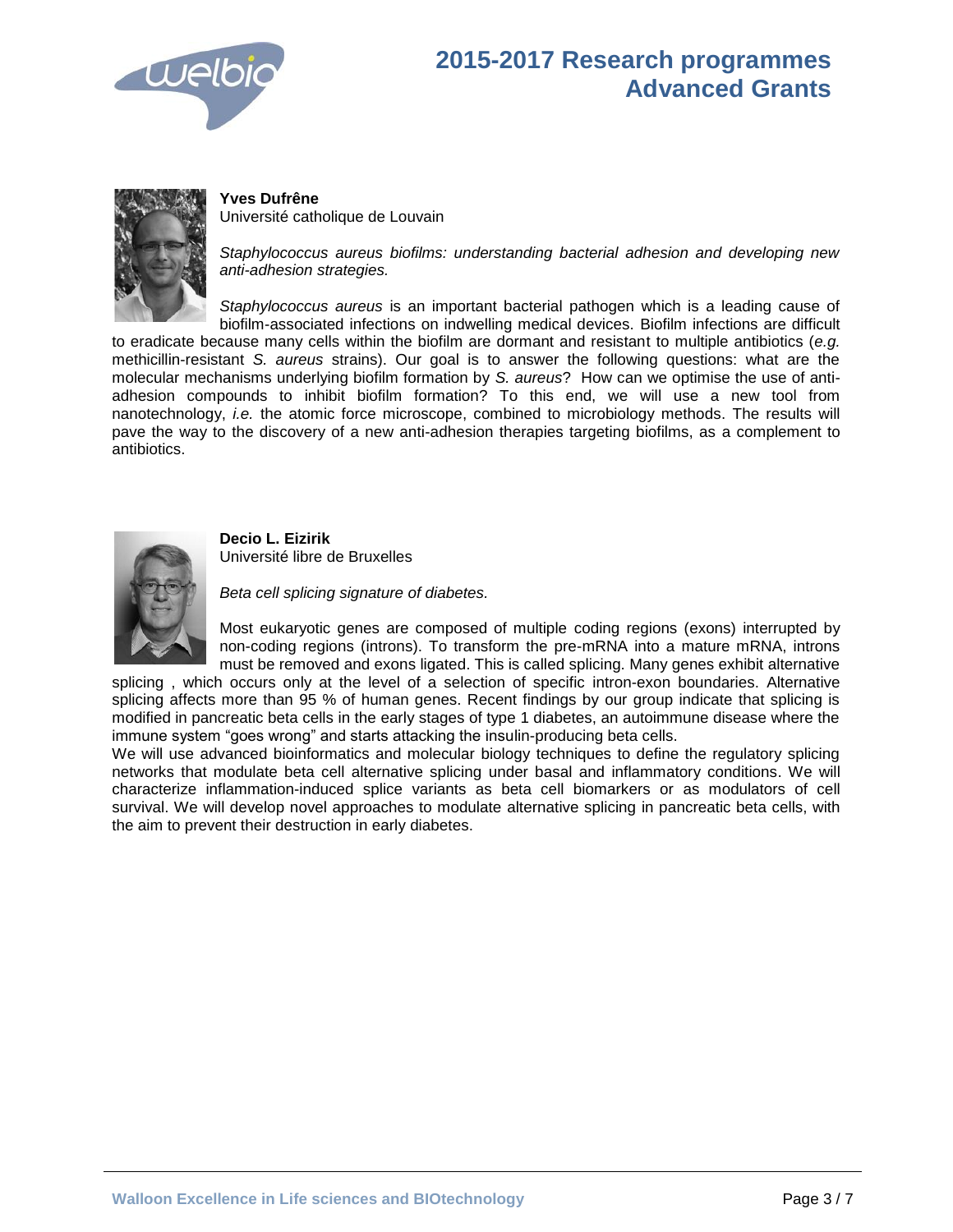



**Benoît Van den Eynde**

Université catholique de Louvain.

*Finding new immunotherapy targets in the tumor microenvironment by in vivo shRNA pool screening in autochthonous melanomas and by studying hypoxia-driven immunosuppression.*

Oncology is currently living a true revolution thanks to a new therapeutic approach called immunotherapy, which increases immune responses against cancer cells. These new therapies already save lives of advanced cancer patients afflicted with melanoma or lung cancer. However, these responses only occur in 20 to 40% of patients. The aim of this project is to understand the mechanisms developed by cancer cells to resist immune rejection. To this end, we will study a mouse melanoma model that faithfully reproduces the features of the human disease. We hope to identify resistance mechanisms that we can subsequently neutralize using pharmacological agents. This should help increase the number of cancer patients who can benefit from immunotherapy.



#### **Pierre Vanderhaeghen**

Université libre de Bruxelles

*Using human pluripotent stem cells to understand brain diseases and for the design of novel brain repair therapies.*

Understanding the mechanisms of human brain development constitutes a fascinating and crucial challenge in biology and medicine.Novel tools and approaches need to be developed in order to tackle its complexity in health and disease.

The advent of pluripotent stem cell (PSC)-based reductionist models provides novel opportunities to model brain diseases and, in a longer prospect, for brain repair therapies. Taking advantage of our pioneering work on cortical neurogenesis from PSC, the present project aims to discover new mechanisms of human neurodevelopmental diseases, in particular malformations of the cerebral cortex and autistic disorders, and to determine how PSC-derived neural cells can contribute in an efficient way to the repair of damaged brain circuits.



**Emile Van Schaftingen** Université catholique de Louvain

*Metabolite repair and metabolic diseases.*

Due to spontaneous reactions or to side-activities of enzymes, some classical metabolites are slowly converted to abnormal metabolites that may have toxic effects. Our work has demonstrated the importance of a process that was until then largely unknown :

metabolite repair. Living cells have 'metabolite repair' enzymes serving to eliminate at least some of these abnormal compounds. The deficiency of such enzymes may cause cellular dysfunction and, in humans, metabolic diseases such as L-2- hydroxyglutaric aciduria (a rare neurometabolic disease). The aim of our project is to discover other metabolic repair enzymes. One of our approaches will be to identify the function of putative enzymes, of unknown function, that are mutated in some genetic diseases. Our work can help understanding human diseases and develop therapeutic approaches. It can also contribute to the improvement of bioengineering processes.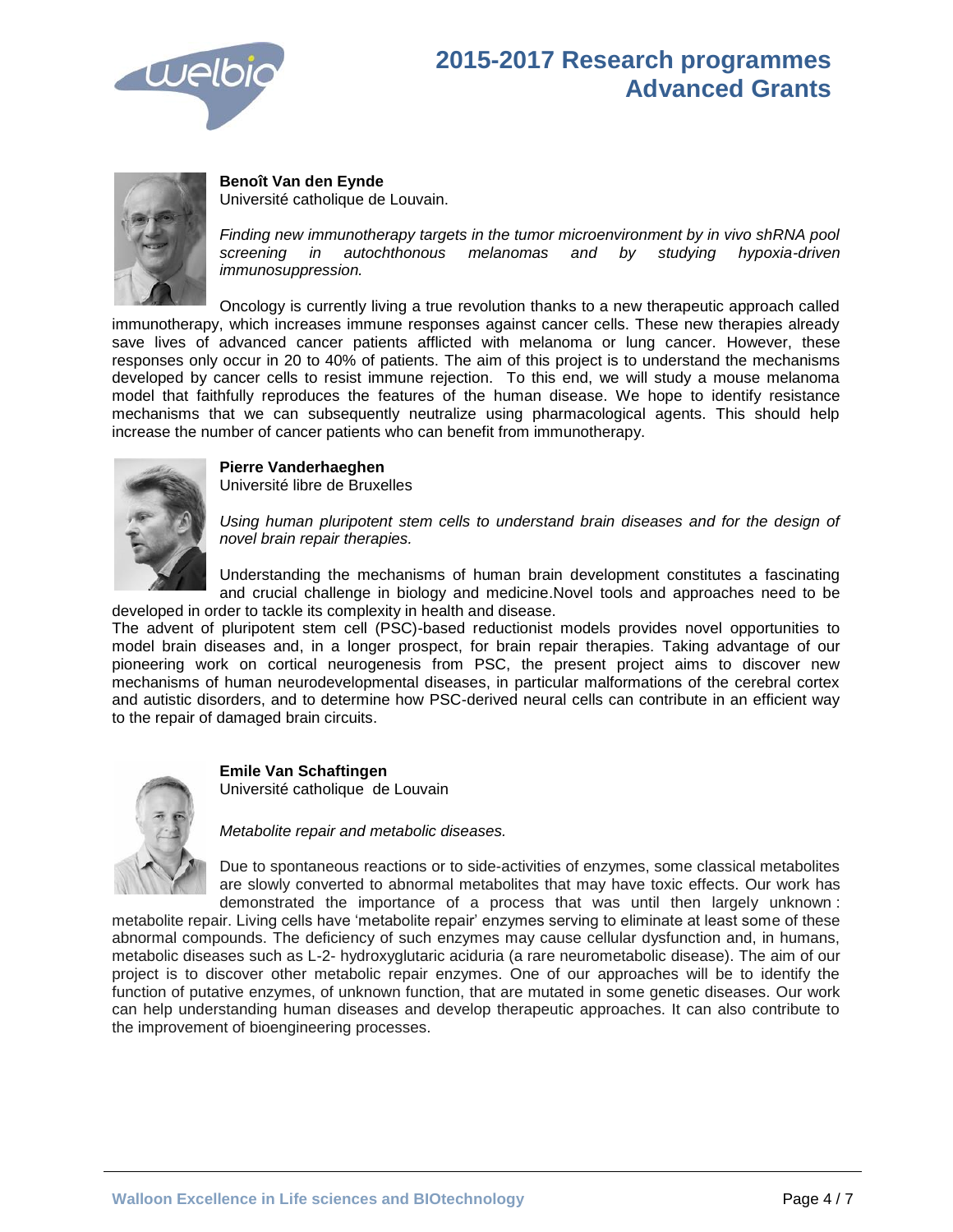



**Miikka Vikkula** Université catholique de Louvain

*Development of diagnostic tools for lymphedema.* 

Primary lymphedema is a chronic, debilitating pathology, characterized by swelling, most commonly of the limbs, due to lymph accumulation. It affects 1-2 million individuals in Europe. Current treatments are limited to lymphatic drainage, mostly performed manually

and repeatedly, and surgery. There is no cure. Thus, there is an important need for improved patient care. To achieve this, we need a better understanding of the underlying causes of this pathology. The etiology of primary lymphedema is complex, with currently at least 23 genes implicated. Yet, in two

thirds of the patients the cause remains unknown.

We will use high-througput sequencing to identify and characterize genetic alterations and to analyze the mechanisms by which these alterations induce primary lymphedema. The data will directly improve differential diagnostics, prognostics and thereby, patient care. It will also pinpoint targets for personalized therapies. Moreover, the project will help uncover the molecular mechanisms controlling lymphangiogenic processes and function, important for several other disorders in which the lymphatic system plays an important role.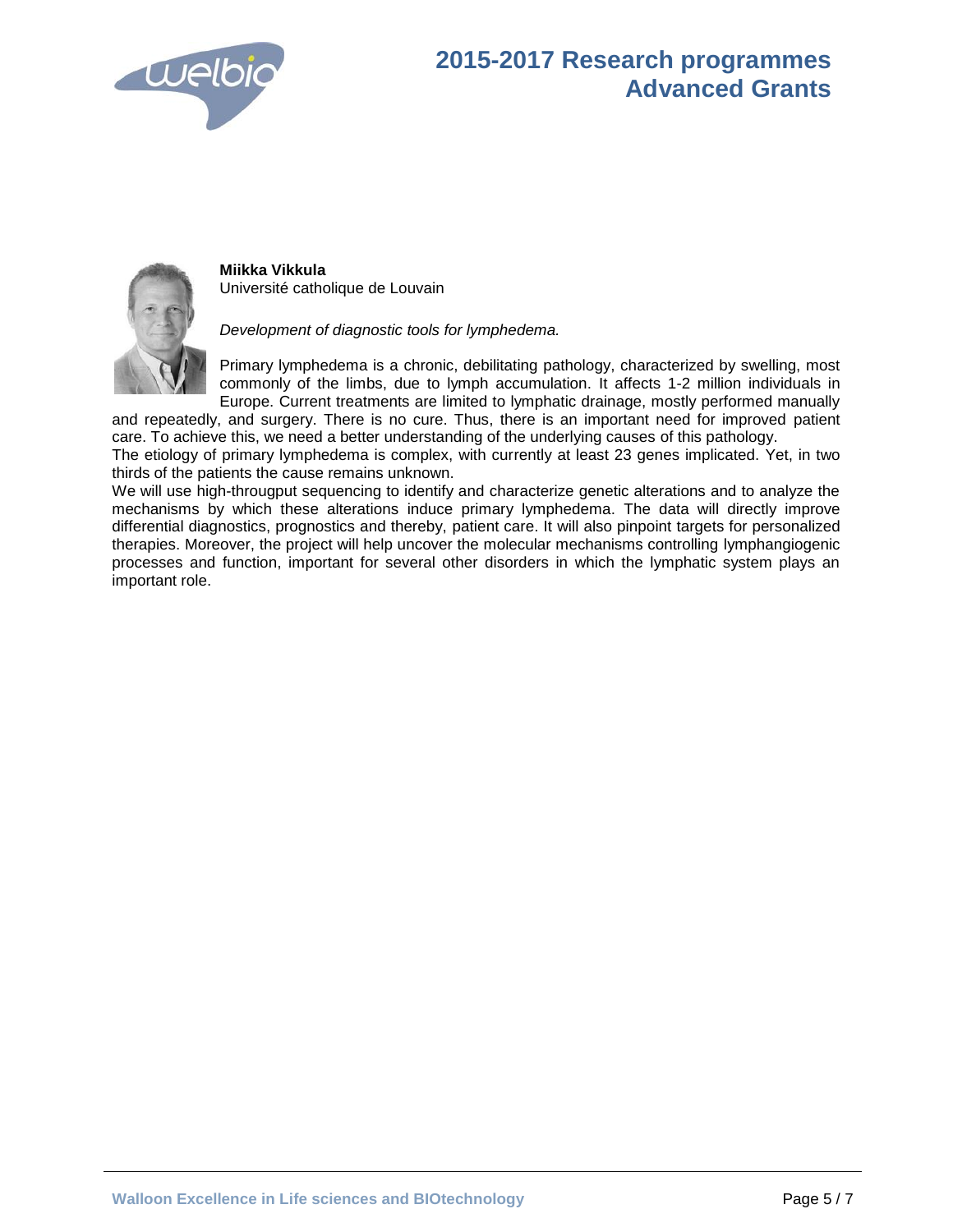

#### **2015-2017 Research programmes Starting Grants**



**Christophe Desmet** Université de Liège

*Study of the regulation of hematopoiesis and T cell fate through translational control.*

Cell differentiation is driven by changes in the cell gene expression program. These changeare generally assessed at the level of gene transcription, which is technically the most amenable. Yet, burgeoning evidence suggests that translational control of gene expression is as prominent as transcription in determining the composition of the cell proteome.

We aim to assess the consequences of impairing specific enzymatic modules of translational control on the differentiation of hematopoietic cells and classical T cells. Hematopoietic progenitors ensure the production of blood cells throughout life, whereas classical T cells are essential cells of the adaptive immune system that contribute to protection against pathogens and cancer development. Both cell systems represent some of the best-characterized models of physiologic cell differentiation.

This project should identify radically novel mechanisms regulating cell differentiation and open wide perspectives of basic and clinical development in immunology/hematology.



#### **Isabelle Migeotte**

Université libre de Bruxelles

*Role of mechanical forces and cytoskeletal rearrangements in epithelial-mesenchymal transition and cell migration at mouse embryo gastrulation.*

Epithelial-mesenchymal transition (EMT) is a fundamental cell transformation process during embryo morphogenesis. It is also responsible for fibrosis, as well as cancer

invasion and metastasis. We use the mouse embryo gastrulation as a model to study the cellular and molecular mechanisms of EMT followed by cell migration. We focus on the cytoskelet reorganization during EMT, on the role of proteins involved in this reorganization and on the role of mechanical constraints.

Our data suggest that cell rounding during mitosis may be a driving force for cell ingression through the primitive streak (the site of gastrulation). We will test that hypothesis through multiphoton and light sheet confocal life imaging of embryos. We will develop computer tools to refine our analysis of cell rearrangements and trajectories during gastrulation. We will study the gene expression pattern associated to this transformation. Our work will contribute to the understanding of congenital malformations and to the unraveling of complex mechanisms associated to cancer development.